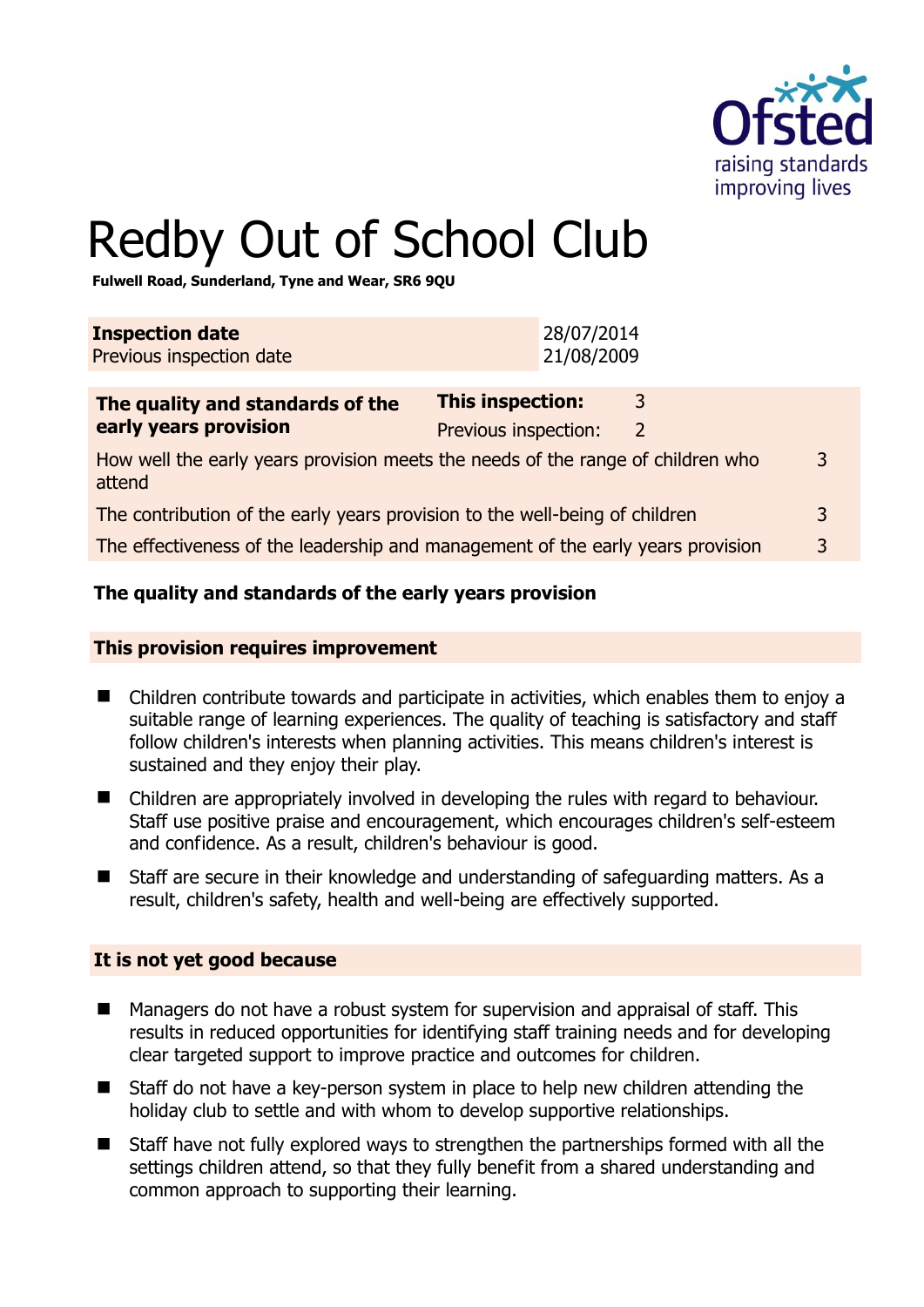# **Information about this inspection**

Inspections of registered early years provision are:

- $\blacksquare$  scheduled at least once in every inspection cycle the current cycle ends on 31 July 2016
- scheduled more frequently where Ofsted identifies a need to do so, for example where provision was previously judged inadequate
- **•** brought forward in the inspection cycle where Ofsted has received information that suggests the provision may not be meeting the legal requirements of the Early Years Foundation Stage or where assessment of the provision identifies a need for early inspection
- **•** prioritised where we have received information that the provision is not meeting the requirements of the Early Years Foundation Stage and which suggests children may not be safe
- scheduled at the completion of an investigation into failure to comply with the requirements of the Early Years Foundation Stage.

The provision is also registered on the voluntary and compulsory parts of the Childcare Register. This report includes a judgment about compliance with the requirements of that register.

# **Inspection activities**

- $\blacksquare$ The inspector observed activities throughout the club and accompanied children on an outing.
- The inspector looked at children's records, observation and assessment files, planning documentation and a selection of policies.
- The inspector spoke to the manager, staff and children throughout the inspection.
- $\blacksquare$ The inspector took account of the views of parents from the numerous thank you cards.
- The inspector checked evidence of suitability and qualification of practitioners working with children and scrutinised the provider's self-evaluation.
- The inspector carried out a joint observation with the manager.

# **Inspector**

Janet Fairhurst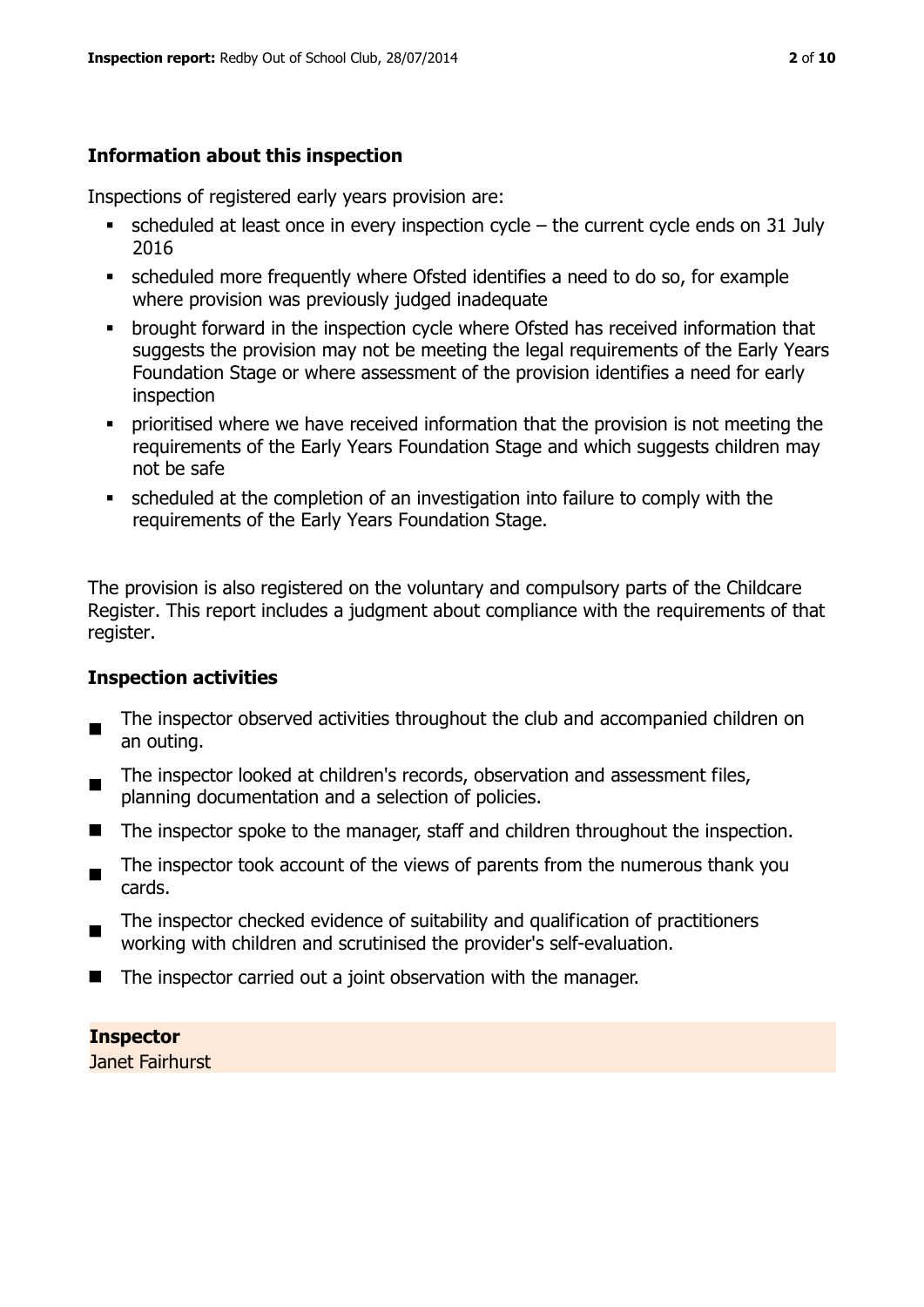# **Full report**

#### **Information about the setting**

Redby Out of School Club has been registered since 1998 on the Early Years Register and the compulsory and voluntary parts of the Childcare Register. It is managed by private individuals and operates from all rooms located within the Redby Community Centre. The centre is situated in a residential area of Fulwell, Sunderland. The setting is open each weekday during term time, from 7.30am to 9am and from 3.15pm to 5.45pm. The holiday club operates during selected school holiday periods, each weekday from 8.30am to 5.30pm. All children share access to enclosed outdoor play areas located within the grounds of the adjacent school. There are currently 131 children on roll, of these 23 are in the early years age group and attend for various sessions. The majority of children come from the local community. The setting employs nine members of staff, of these seven hold appropriate early years qualifications.

#### **What the setting needs to do to improve further**

#### **To meet the requirements of the Early Years Foundation Stage the provider must:**

- ensure regular supervisions are carried out, alongside more frequent appraisals for all staff, so that practice is effectively monitored so that appropriate levels of coaching, support and training are provided to raise the overall quality of practice and knowledge
- ensure that each child is assigned a key person and that parents are informed of the name of their child's key person, so that the care and learning needs of the youngest children are fully met.

# **To further improve the quality of the early years provision the provider should:**

 $\blacksquare$  strengthen partnerships with schools that children attend by exchanging more information about children's learning and individual needs more effectively, to ensure learning can be consistently consolidated and extended.

#### **Inspection judgements**

#### **How well the early years provision meets the needs of the range of children who attend**

Overall, the quality of teaching and learning requires improvement. Children happily enter the setting and are familiar with the routine. Staff have a suitable understanding of the learning and development requirements of the Early Years Foundation Stage. Regular observations of children who attend the after school club are completed by staff. They use the information gained from the observations to plan the next steps in children's learning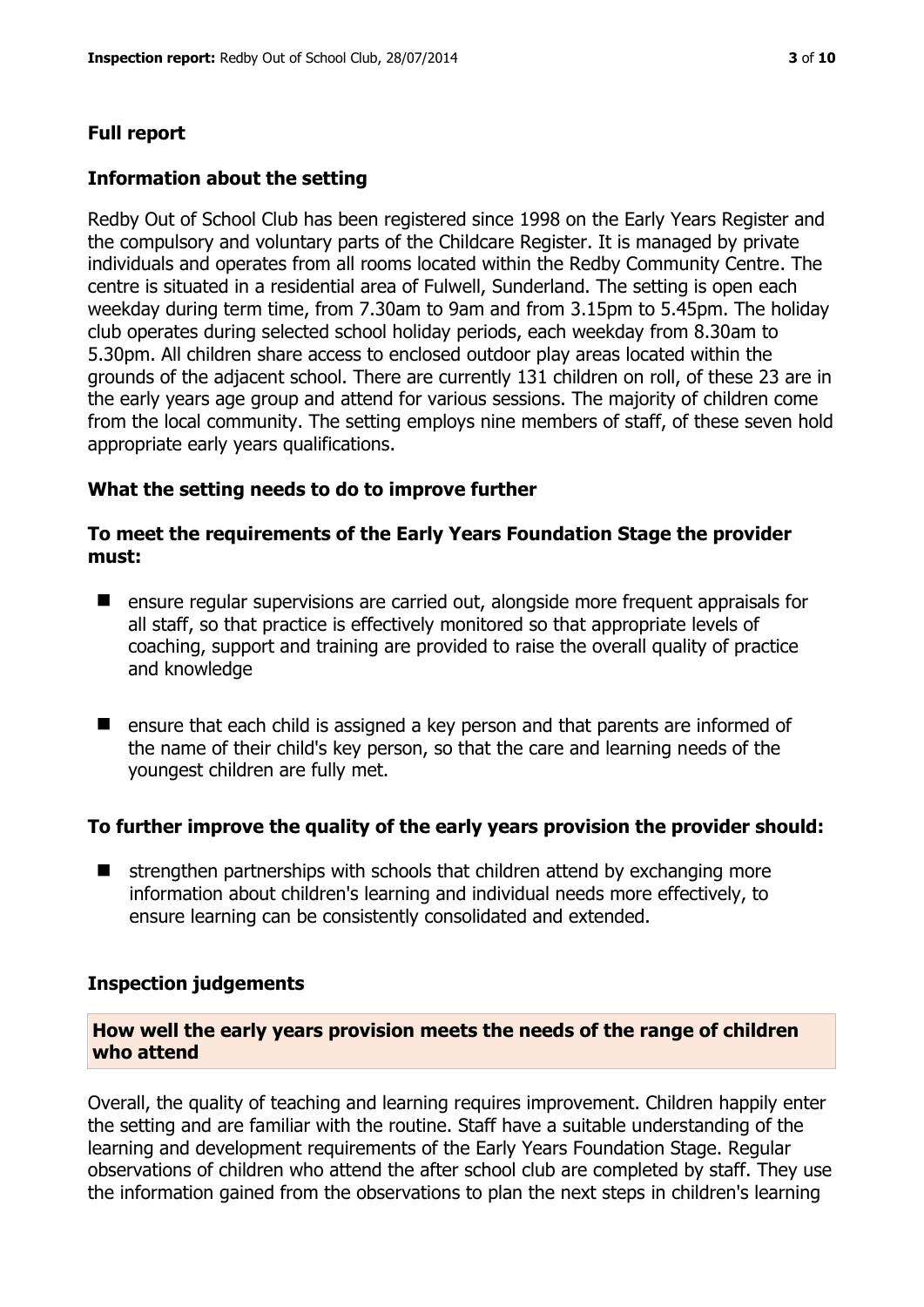and to plan play opportunities which children find interesting and enjoyable. Assessments of children are regularly completed and support staff in beginning to identify the progress that children are making. Children contribute towards the club's planning, by sharing their ideas and suggestions during their children's meetings. Children's ideas are then expanded on by staff, who plan appropriate activities and resources to facilitate their ideas. As a result, most children are interested and motivated to learn.

Children's communication and thinking skills are developed well as they play guessing games that encourage them to ask questions to help clarify their thoughts and make predications. Similarly children's social skills are equally well supported through group activities and discussion. Consequently, children are developing some of the key skills required for their future learning. Overall, there is a suitable blend of adult-led activities and those chosen by children. From these children have opportunities to explore, be imaginative and learn independently. In the main, adults are skilled at knowing when to allow children to learn on their own and when to intervene and provide guidance and support. For example, as children play an intricate marble game a member of staff sensitively offers suggestions about the different strategies they can use to help conclude the game. This ensures that children are sufficiently challenged and make steady progress in their learning. Children enjoy being creative with access to painting, sticking and drawing resources. They design their own butterfly pictures and talk about the different marks on the wings, describing them as being symmetrical. Children confidently inform the inspector the meaning of the term 'symmetrical' demonstrating a clear understanding of complex mathematical terms. Staff support children's developing literacy skills. For example, they sound out words to encourage older children to spell and write them, while helping younger children ascribe meaning to the marks they make.

Children make good use of the resources and equipment on offer to them. They play well in small groups, often independently accessing board games or construction toys. Staff encourage children to work together and build models, which supports their social skills. For example, as children use construction kits to make snowflakes, staff talk about the various components of the models and how they move. Children learn about cultural festivals from around the world, such as the Chinese New Year as part of broadening their awareness of the wider world. Partnerships with parents are reasonably established within the club because staff communicate with them on a daily basis. Parents are encouraged to look at children's learning diary whenever they wish and regular newsletters inform them of what children have been learning at the club. Staff communicate informally with the schools, for example, by discussing any matters to be passed on to parents. However, they do not always obtain clear information about the focus of children's learning. Therefore, they are not able to fully complement what children are learning in school.

#### **The contribution of the early years provision to the well-being of children**

Children who attend the after school club are allocated a key person, whose role is to ensure that every child's learning and care is tailored to meet their individual needs. However, staff do not allocate a key person to those children who attend the holiday club. This is a legal requirement in relation to those children who are within the early years age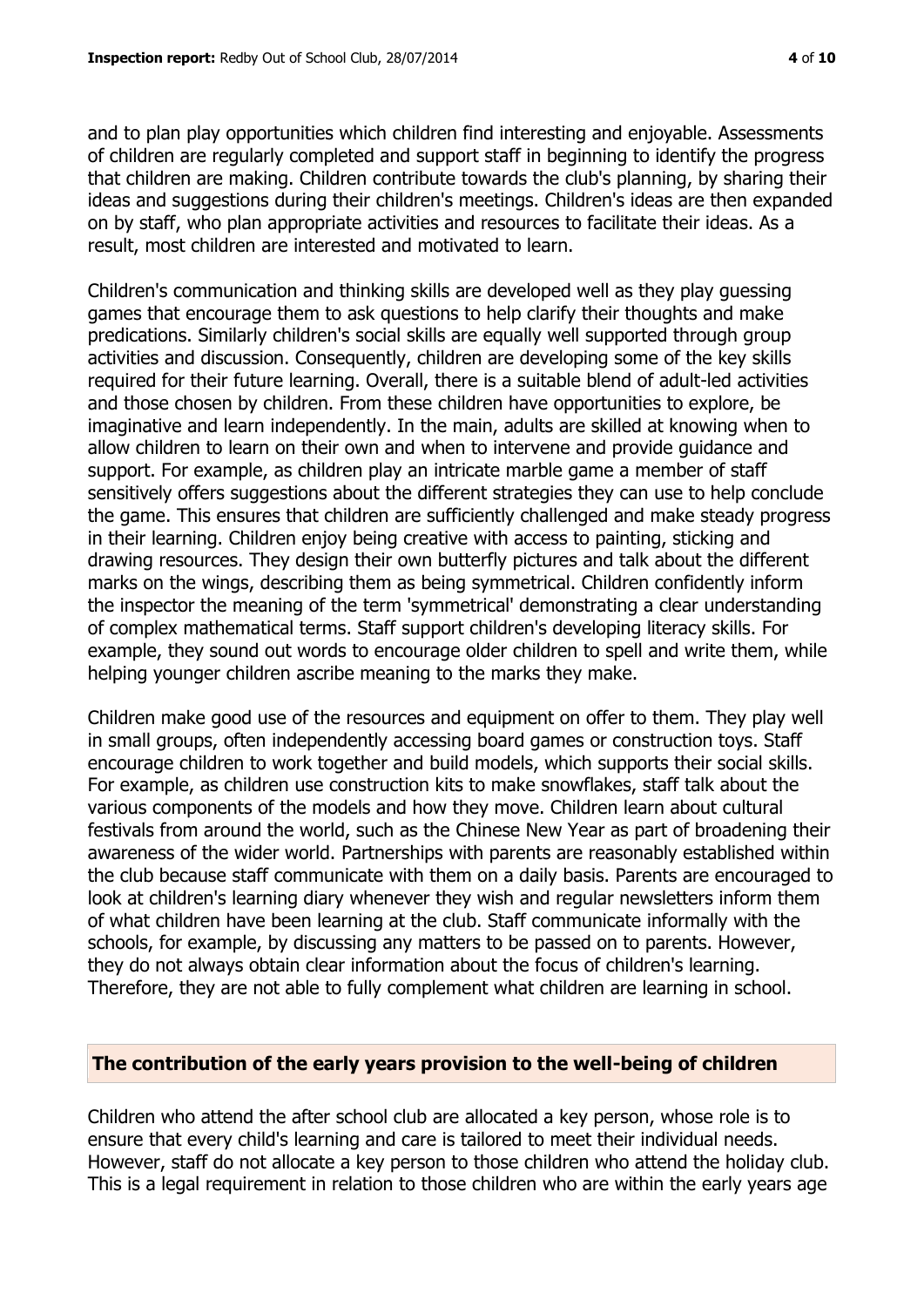group, and is important in building strong relationships, so that a successful, shared approach to all aspects of children's learning and well-being is developed. Staff take steps to ensure that children who are new to the club are made to feel welcome. They gather some information from parents about children's specific needs, interests and dislikes. This enables them to have a suitable understanding of children's individual needs and helps them to make a smooth transition between home and the club. Children are happy and display appropriate levels of confidence in talking and playing with all staff and other children because they know their ideas are listened to and valued.

The club is suitably organised, with a sufficient variety of resources set out for children, so that they are freely able to access what is on offer. Children are independent in their learning because staff encourage them to make choices for themselves. For example, children happily choose the activities they would like to play with. They independently select and clear away activities and confidently seek support from the helpful and caring staff that are on hand to support them when needed. Staff are positive role models, who support children to learn about the expectations of behaviour and good manners. As a result, children understand the need to share, take turns and be kind to their friends. Children are actively involved in compiling the club rules, which makes them feel valued and included.

Children follow routine hygiene procedures as they wash their hands before they eat and staff ensure tables are cleaned before they have their meals. Children sit together to socialise, while they enjoy packed lunches provided by their parents. Regular access to drinks ensure children are never thirsty. Children are developing an appropriate sense of safety. They know the procedure to follow in the event of an emergency and understand the safety rules, such as informing staff when they need to access the toilets. Staff take advantage of outings to raise children's understanding of road safety, and to reinforce safety messages, such as stranger danger. Children regularly play outside with a range of equipment which helps the development of their physical skills. For example, they participate in team games of rounders, practise their throwing and catching skills and experiment with hula-hoops.

#### **The effectiveness of the leadership and management of the early years provision**

The manager and staff have a sound understanding of the Early Years Foundation Stage safeguarding and welfare requirements. They clearly understand their role in reporting any concerns regarding a child's welfare. Staff members are appropriately qualified and deployed to provide sufficient levels of support for children attending. There is a clear recruitment policy in place, which ensures all staff who are employed are vetted for their suitability and undergo a sound induction process. All required record keeping and documentation is in place and is well maintained. The manager ensures that the ratios of adults to children consistently meet the requirements. Risk assessments are completed and daily checks are carried out. This means children are safe and protected while attending the club.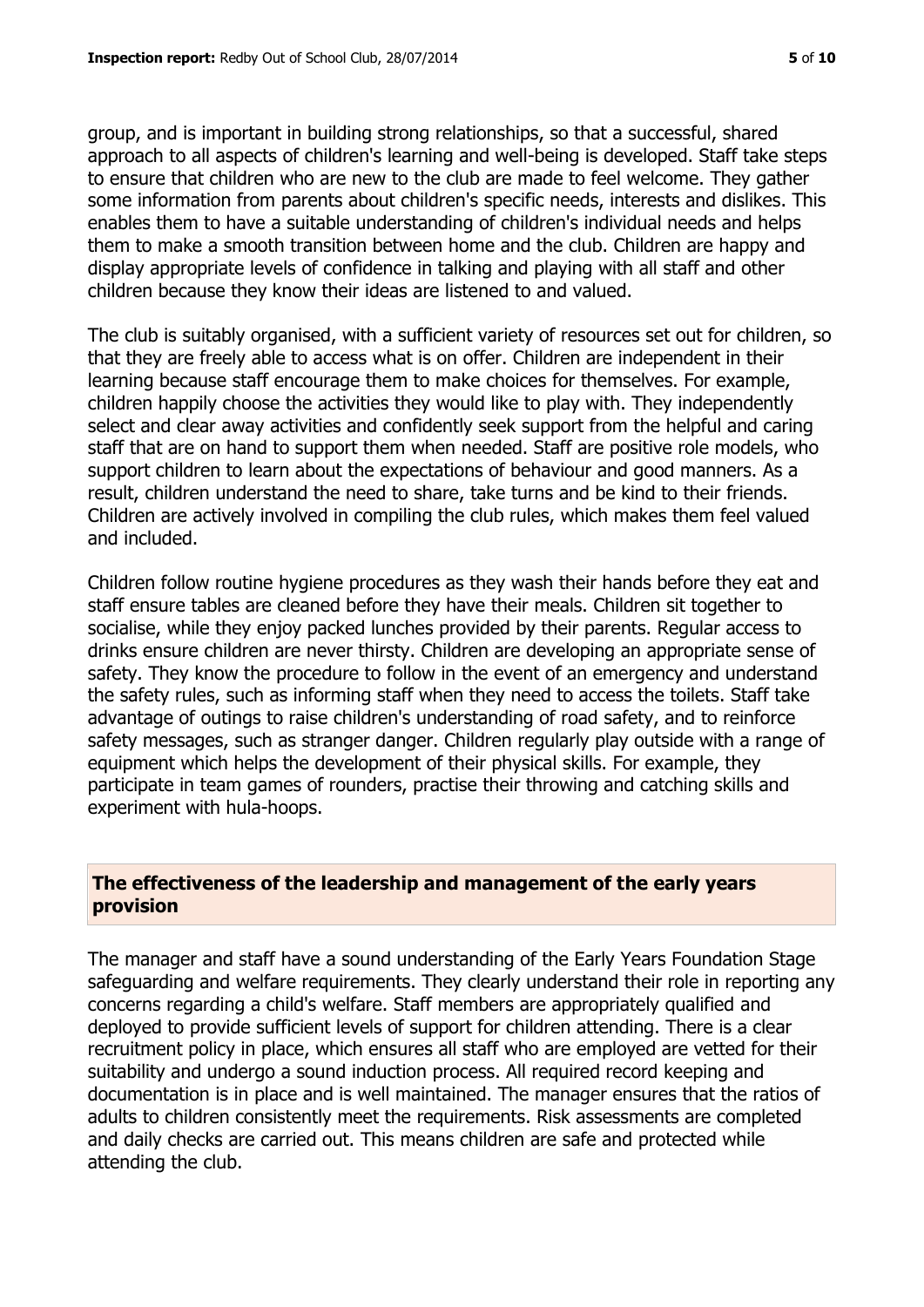Staff demonstrate some knowledge of how children learn and use this knowledge to deliver an educational programme, which generally enables children to continue their learning and development. Since the last inspection, staff have attended training in safeguarding and first aid. This helps to ensure the safety and well-being of children. There is a very informal system in place for staff appraisal and supervision. However, it is not carried out frequently enough or is sufficiently focused to address specific training needs that help all staff members to enhance their skills and care practice. Staff can approach the managers at any time and there are regular staff meetings to discuss any issues around children cared for and to forward plan activities. This helps to ensure that staff support children's individual needs adequately and provide a suitable programme of activities and learning opportunities. Parents' views are sought through questionnaires and staff opinions are gathered through regular team meetings. The managers have collated the information into a written self-evaluation form and have identified overall priorities for improvement, which allows the club to reflect on the service provided and to continue to improve.

The managers and staff team recognise the important role parents play in supporting their children's learning and care and staff communicate with them on a daily basis. Parents are encouraged to share home events and have access to their children's learning diaries at any time. This helps to promote continuity of care. They are provided with a detailed information booklet at the start of a placement, which informs them about the club's activities and the club's policies. This includes the procedure to be followed in the event of a complaint; enabling parents to promptly deal with any issues should they arise. A number of thank you cards from both parents and children demonstrate their satisfaction with the club. Children attend from a number of local schools within the area. Staff share and exchange general information linked largely to children's well-being with teaching staff. However, there is not sufficient discussion about children's learning at school to support a consistent approach. Consequently, children's learning is not fully complemented in order for them to make the best possible progress.

#### **The Childcare Register**

| The requirements for the compulsory part of the Childcare Register are | Met |
|------------------------------------------------------------------------|-----|
| The requirements for the voluntary part of the Childcare Register are  | Met |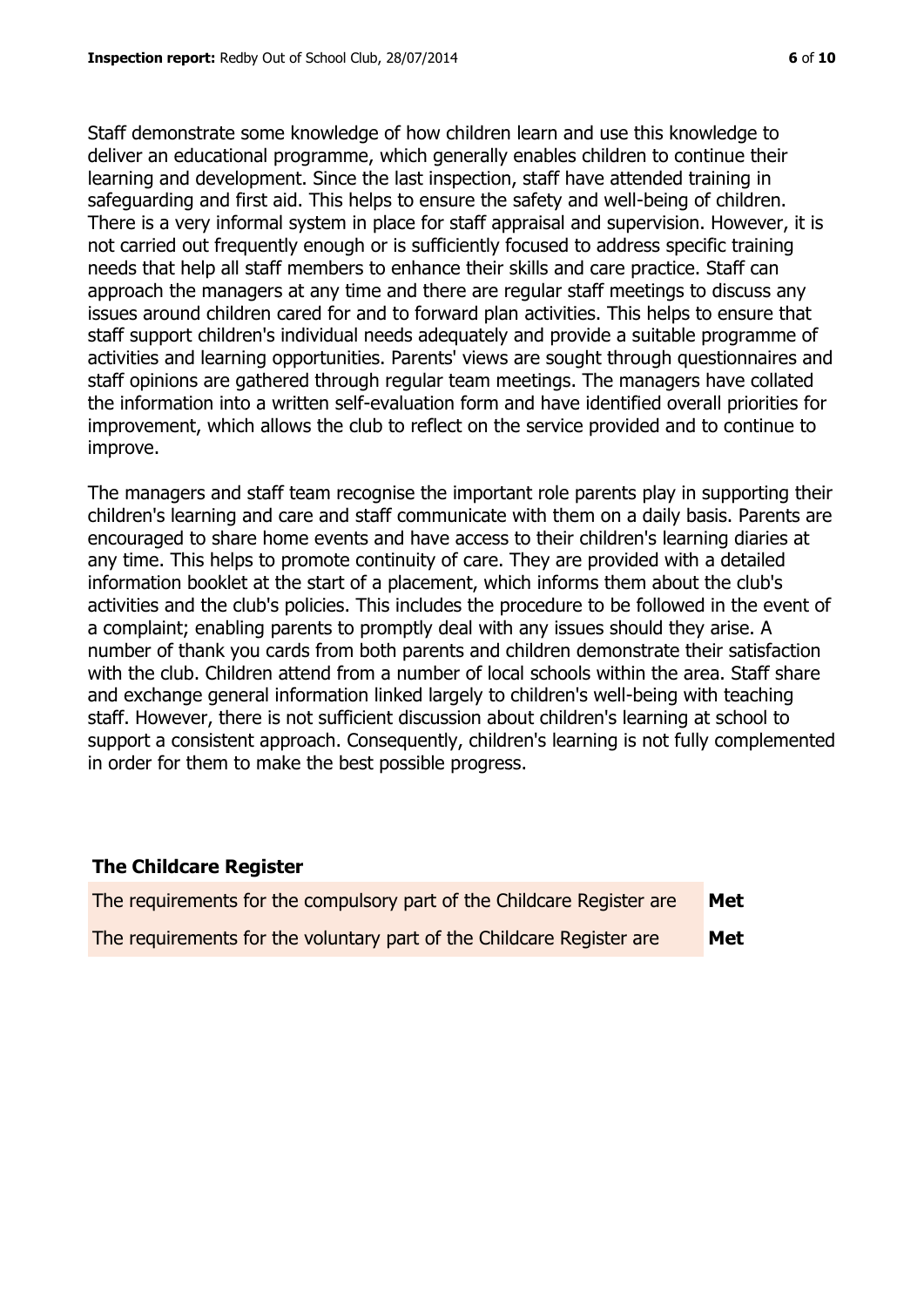# **What inspection judgements mean**

# **Registered early years provision**

| <b>Grade</b> | <b>Judgement</b>        | <b>Description</b>                                                                                                                                                                                                                                                                                                                                                                                |
|--------------|-------------------------|---------------------------------------------------------------------------------------------------------------------------------------------------------------------------------------------------------------------------------------------------------------------------------------------------------------------------------------------------------------------------------------------------|
| Grade 1      | Outstanding             | Outstanding provision is highly effective in meeting the needs<br>of all children exceptionally well. This ensures that children are<br>very well prepared for the next stage of their learning.                                                                                                                                                                                                  |
| Grade 2      | Good                    | Good provision is effective in delivering provision that meets<br>the needs of all children well. This ensures children are ready<br>for the next stage of their learning.                                                                                                                                                                                                                        |
| Grade 3      | Requires<br>improvement | The provision is not giving children a good standard of early<br>years education and/or there are minor breaches of the<br>safeguarding and welfare requirements of the Early Years<br>Foundation Stage. It will be monitored and inspected within<br>twelve months of the date of this inspection.                                                                                               |
| Grade 4      | Inadequate              | Provision that is inadequate requires significant improvement<br>and/or enforcement action. The provision is failing to give<br>children an acceptable standard of early years education and/or<br>is not meeting the safeguarding and welfare requirements of<br>the Early Years Foundation Stage. It will be monitored and<br>inspected again within six months of the date of this inspection. |
| Met          |                         | The provision has no children on roll. The inspection judgement<br>is that the provider continues to meet the requirements for<br>registration.                                                                                                                                                                                                                                                   |
| Not met      |                         | The provision has no children on roll. The inspection judgement<br>is that the provider does not meet the requirements for<br>registration.                                                                                                                                                                                                                                                       |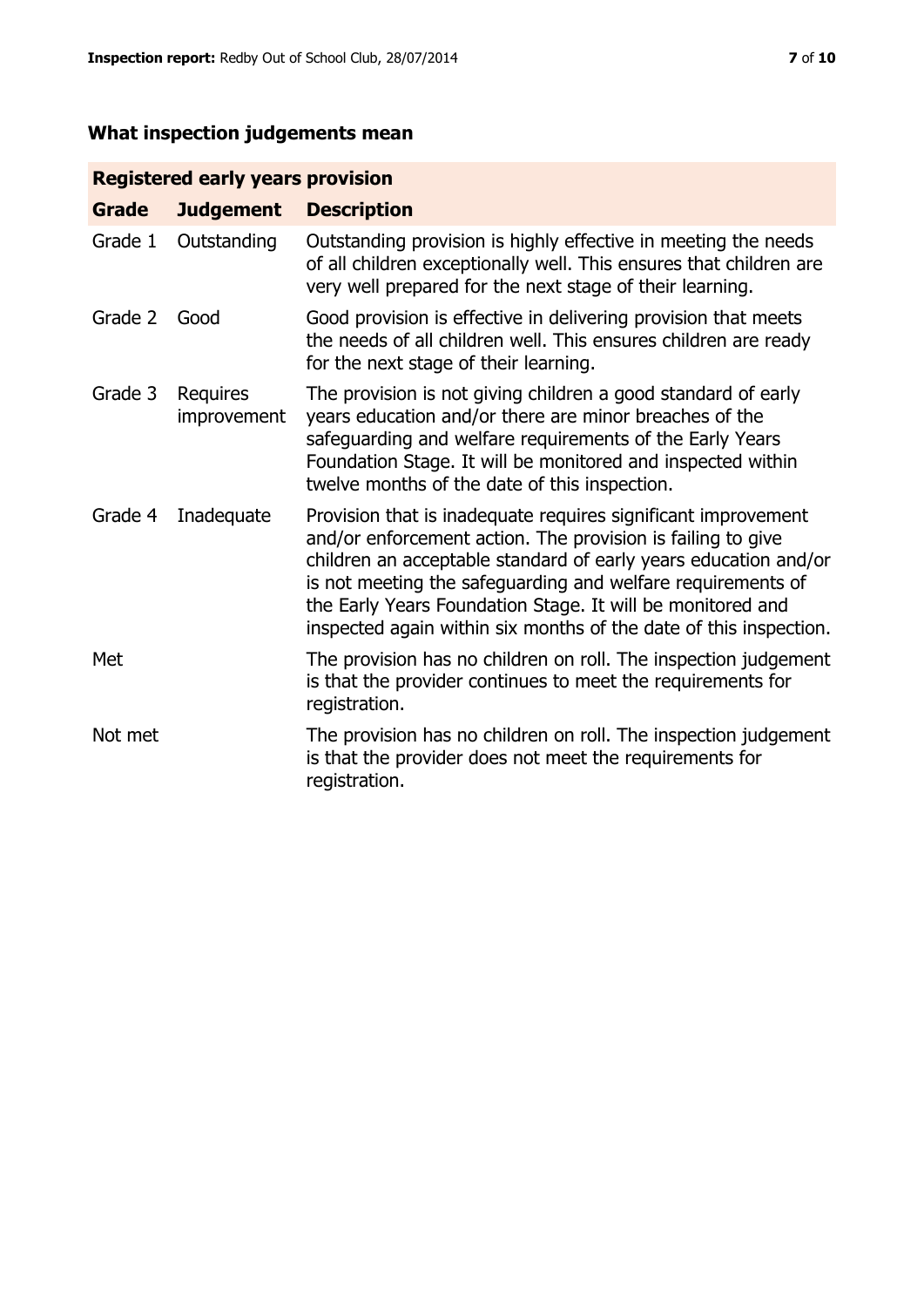#### **Inspection**

This inspection was carried out by Ofsted under sections 49 and 50 of the Childcare Act 2006 on the quality and standards of provision that is registered on the Early Years Register. The registered person must ensure that this provision complies with the statutory framework for children's learning, development and care, known as the Early Years Foundation Stage.

# **Setting details**

| Unique reference number       | 318640                               |
|-------------------------------|--------------------------------------|
| <b>Local authority</b>        | Sunderland                           |
| <b>Inspection number</b>      | 865154                               |
| <b>Type of provision</b>      |                                      |
| <b>Registration category</b>  | Childcare - Non-Domestic             |
| Age range of children         | $0 - 17$                             |
| <b>Total number of places</b> | 80                                   |
| Number of children on roll    | 131                                  |
| <b>Name of provider</b>       | Redby Out of School Club Partnership |
| Date of previous inspection   | 21/08/2009                           |
| <b>Telephone number</b>       | 0191 5484515                         |

Any complaints about the inspection or the report should be made following the procedures set out in the guidance *'Complaints procedure: raising concerns and making complaints* about Ofsted', which is available from Ofsted's website: www.ofsted.gov.uk. If you would like Ofsted to send you a copy of the guidance, please telephone 0300 123 4234, or email enquiries@ofsted.gov.uk.

# **Type of provision**

For the purposes of this inspection the following definitions apply:

Full-time provision is that which operates for more than three hours. These are usually known as nurseries, nursery schools and pre-schools and must deliver the Early Years Foundation Stage. They are registered on the Early Years Register and pay the higher fee for registration.

Sessional provision operates for more than two hours but does not exceed three hours in any one day. These are usually known as pre-schools, kindergartens or nursery schools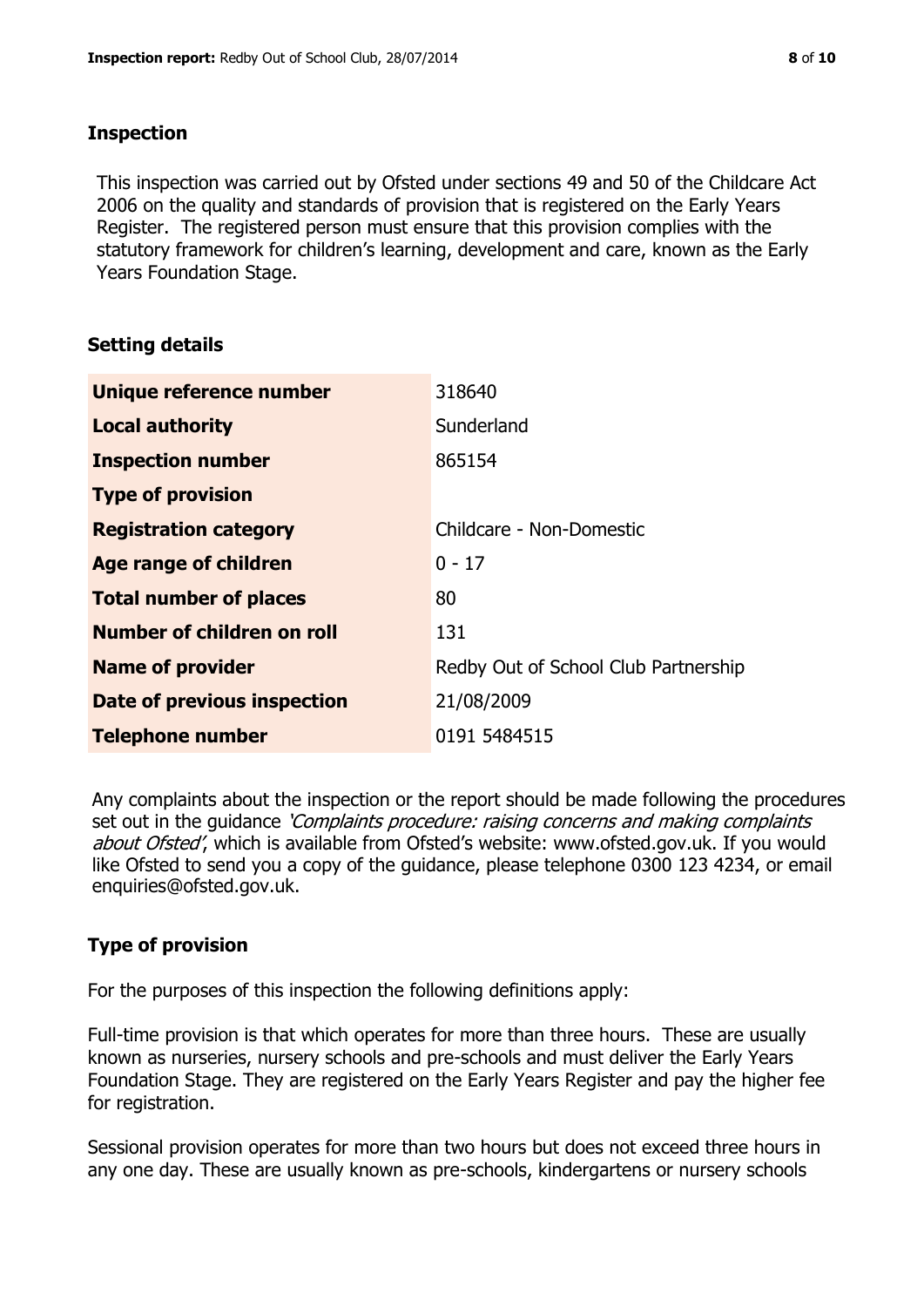Register and pay the lower fee for registration.

and must deliver the Early Years Foundation Stage. They are registered on the Early Years

Childminders care for one or more children where individual children attend for a period of more than two hours in any one day. They operate from domestic premises, which are usually the childminder's own home. They are registered on the Early Years Register and must deliver the Early Years Foundation Stage.

Out of school provision may be sessional or full-time provision and is delivered before or after school and/or in the summer holidays. They are registered on the Early Years Register and must deliver the Early Years Foundation Stage. Where children receive their Early Years Foundation Stage in school these providers do not have to deliver the learning and development requirements in full but should complement the experiences children receive in school.